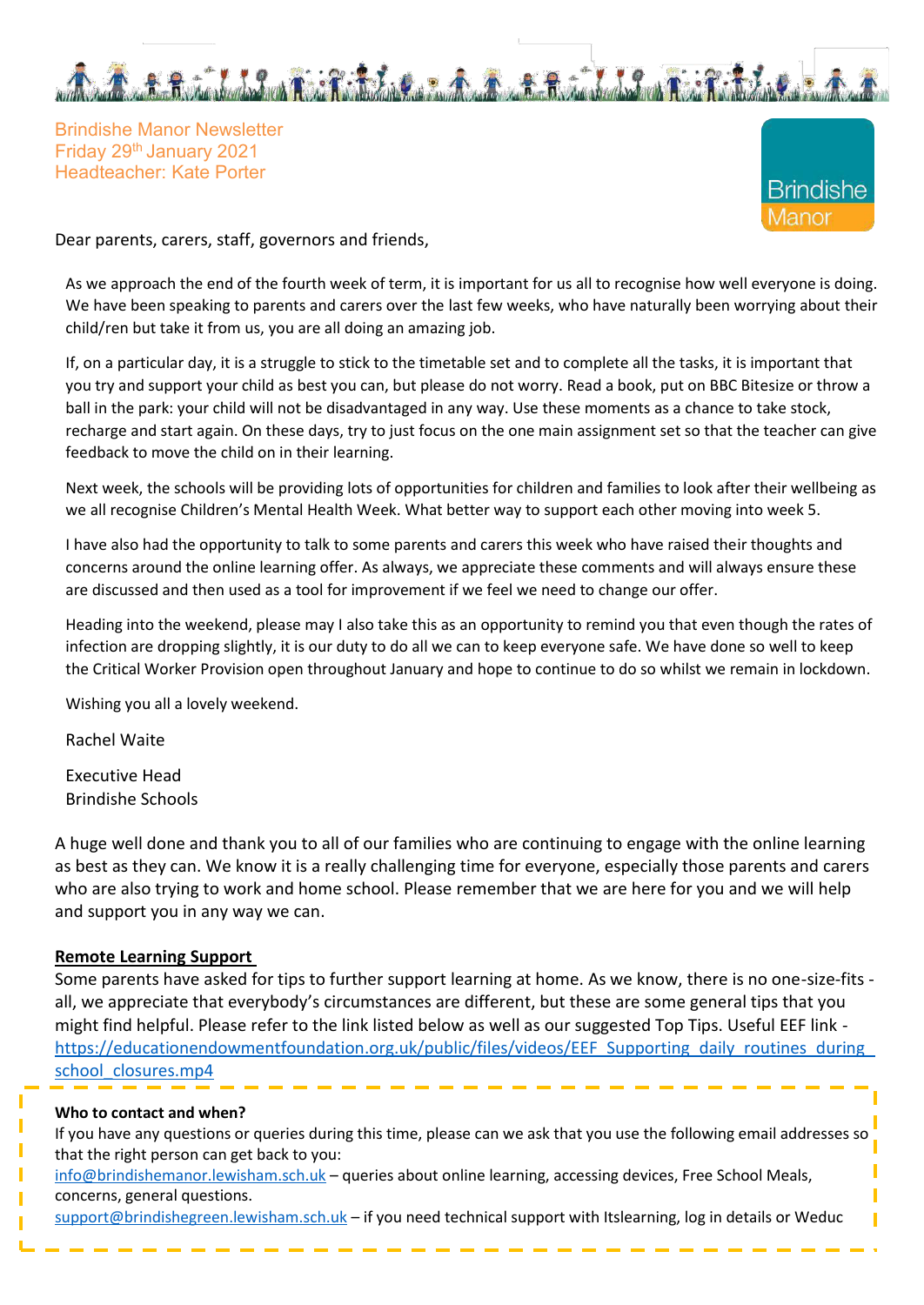#### **Children's Mental Health Week – Monday 1st February – Friday 5th February**

Children's mental health charity Place2Be has set up Children's Mental Health Week 2021. Its aim is to highlight the importance of mental health within children and young people.

#### **What is the theme of the week?**

The theme of Children's Mental Health Week this year is **'Express Yourself'**. The aim is to encourage children to express themselves in a variety of ways. For example, expressing yourself can be about sharing your feelings, thoughts and ideas through creativity. Children could express how they feel through a

piece of artwork or writing, or they could express it through a performance such as dance or drama. An important part of this theme is that expressing yourself doesn't mean that you're the best at something. It's all about finding a way to show other people who you are and how you feel. It's about showing how you see the world and finding a way to 'express yourself' which feels good to you. Expressing yourself in a way that's unique to you is a great way to improve mental wellbeing.

#### **Live Zoom sessions**

Next week, there will be a range of online resources uploaded which recognise children's mental health on our shared learning page and the focus of our '**live' zoom sessions will include the children being able to express themselves through what they wear**. They could wear a hat, a party outfit or their brightest top – whatever they choose which expresses who they are.

We look forward to hearing and seeing all of the children's learning.

### **Finished your learning and want something else to do? Need suggestions for how to keep yourself mentally and physically fit?**

Don't forget to access the BM – Shared Students Room. Here you will find assemblies by Miss Porter and other members of the Senor Leadership team, a project to do at home each week, information on e-safety, useful website links and even parent/carer workshops to give you help on how to support your children with maths and different aspects of English.

There is a large section on mental health and wellbeing for both children and parents/carers and a 'Virtual days out' section if you would like to get out of the house without actually leaving it!

| Welcome<br>Welcome to Brindishe Manor's Shared Student<br>Room. Here you will find additional resources to<br>support your families at home during this time,<br>including weekly assemblies from teaching staff, E-<br>safety tips, a weekly Headteacher's challenge and | $Y \times B X$ |                                            | $X \times B X$ |
|---------------------------------------------------------------------------------------------------------------------------------------------------------------------------------------------------------------------------------------------------------------------------|----------------|--------------------------------------------|----------------|
| guides on how to look after your Mental Health and                                                                                                                                                                                                                        |                | <b>Brindishe</b><br>Manor                  |                |
| Well-being.                                                                                                                                                                                                                                                               |                | Something different for you to try at home | $X \times 0 X$ |



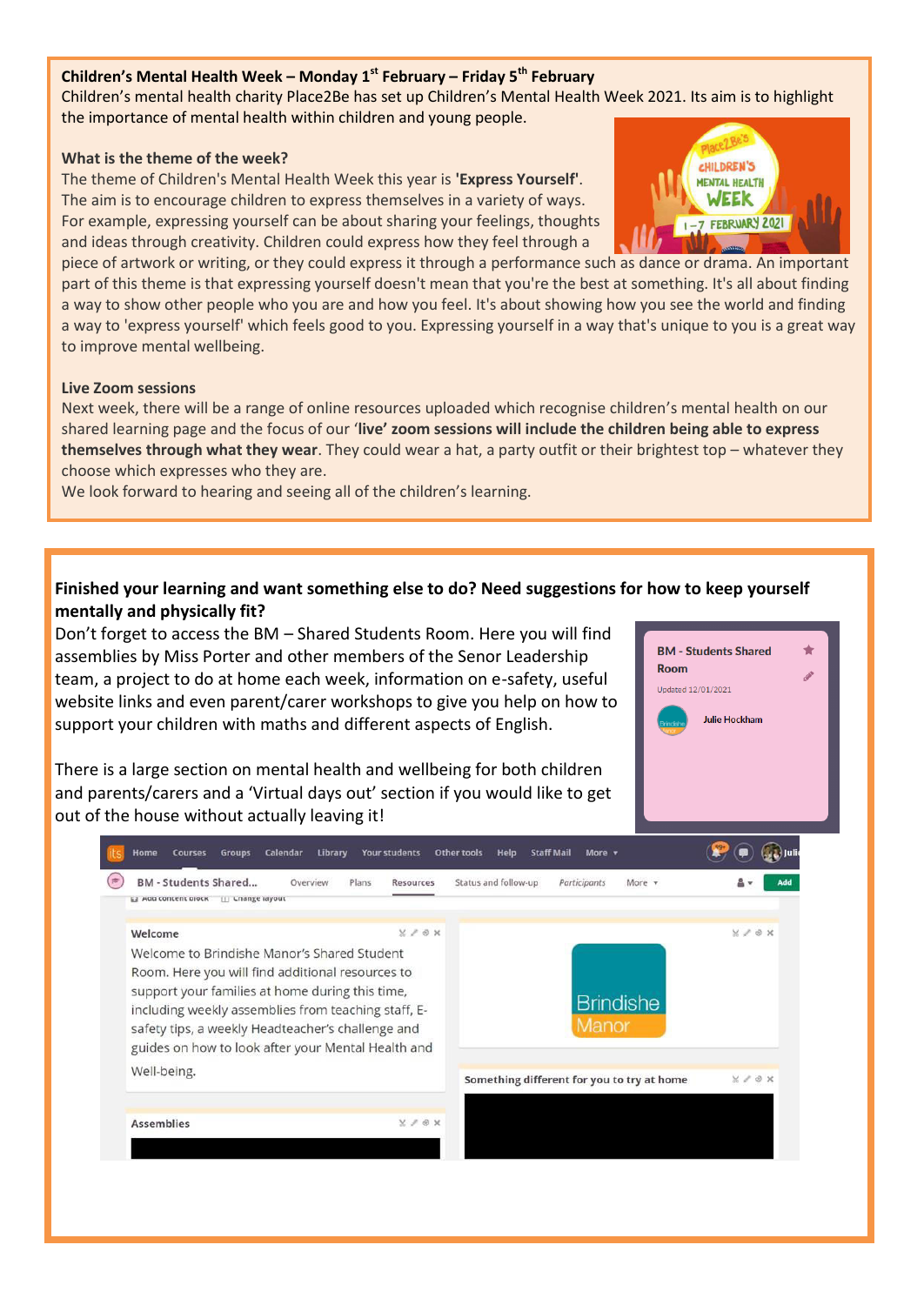#### **Virtual drop-in sessions for children with challenges to their learning**

Our Inclusion lead and SENCO Miss Dee will be offering weekly virtual drop-in sessions from next week. These are an opportunity to discuss any concerns or questions that you may have about your child's learning or behaviours. You can book a 15 minutes appointment via either Zoom or by phone by emailing [jdee@brindishemanor.lewisham.sch.uk p](mailto:jdee@brindishemanor.lewisham.sch.uk)lease say which day you would like and if you would prefer Zoom or a call.

#### **The dates for February are:**

Tuesday 2<sup>nd</sup> Feb 10-12noon Monday 8<sup>th</sup> February 2-4pm Thursday 25<sup>th</sup> February 3-5pm

#### **ItsLearning: Assignments**

Well done to all our children who have been logging in to Itslearning every day and uploading their daily assignments. **Assignments must be uploaded by 3.15pm**. **It is very important that every child completes and uploads each daily assignment on time so that the teacher can respond to it on the same day.**  Other learning can be uploaded to the child's Shared area for home learning folder. We want to be able to see and praise all your child's hard work.

#### **Shared area for home learning**

All classes have a folder in the **Resources tab of ItsLearning** where children can upload work, photographs and videos that they have been doing during the week so the **teacher and the other children in the class** can see and celebrate the fantastic effort everyone is making.

#### **Jet Class's Weduc Calls**

Unfortunately we had to cancel Jet's Weduc calls on Wednesday and Thursday this week. If you would like to reschedule an appointment for your child to see Mr Sinclair, please go onto Weduc and re-book for either Tuesday 2<sup>nd</sup>, Wednesday 3<sup>rd</sup> or Thursday 4<sup>th</sup>.

**Best wishes,** 

**Kate Porter and the Brindishe Manor Team**